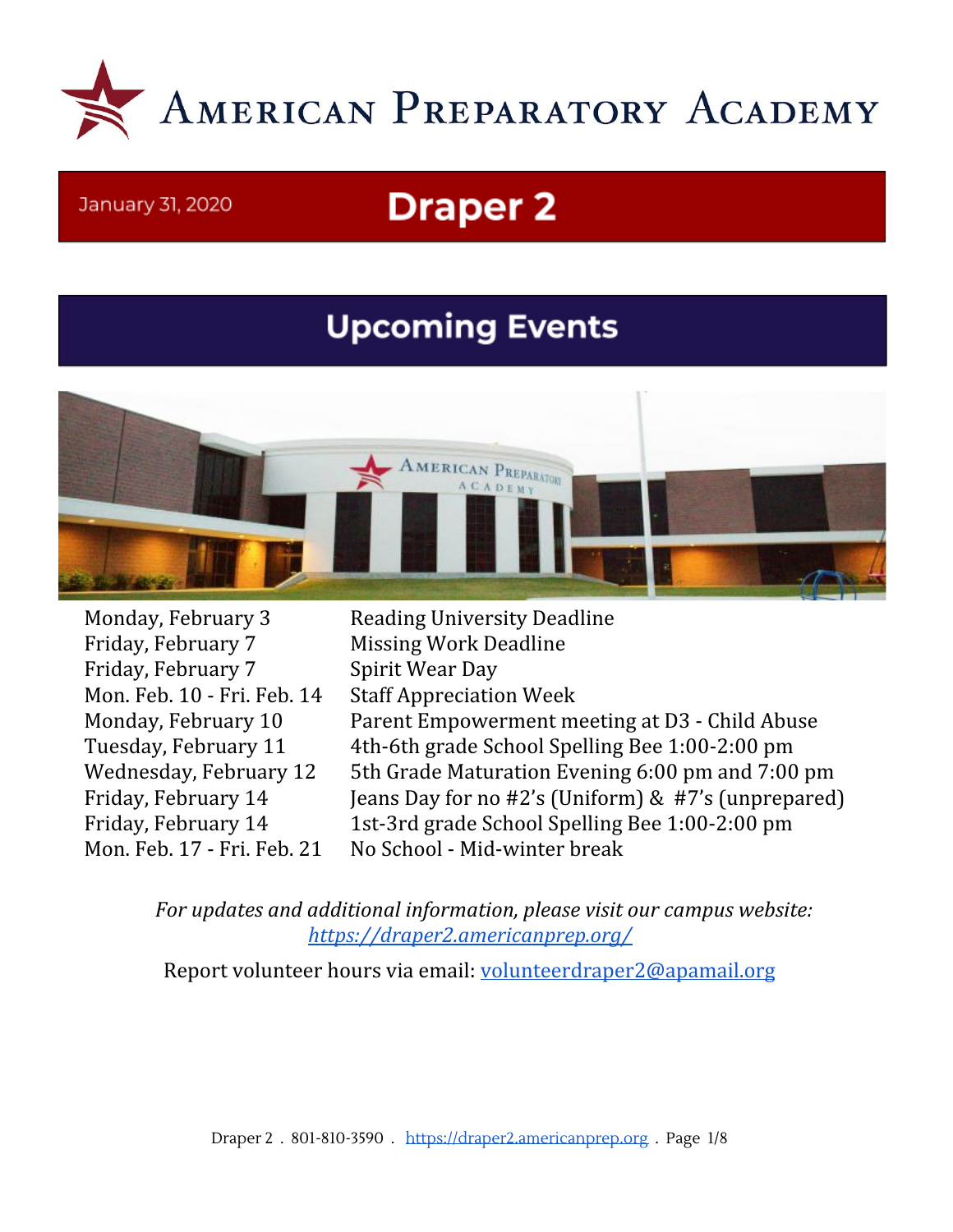

## **January Builders Theme - I am a builder when I work diligently.**

Part of working diligently means that you show up every time you're supposed to and do your best at whatever is needed. Imagine a farmer and his cows. A cow gives milk, which many of us enjoy drinking or even eating in the form of ice cream or cheese or butter! A cow needs to be milked twice a day. EVERY SINGLE DAY. It doesn't matter if it is hot outside or freezing cold. It doesn't matter if the farmer would rather watch a TV show or play a video game. It doesn't matter if the farmer has a headache or just doesn't feel like working. Someone HAS to take care of the cow EVERY day . . . not only to enjoy the milk but also because the cow will get sick if the farmer doesn't milk her on time. So when you see a happy, contented cow, you know that her farmer must be a diligent worker.

How can this apply to your student at school? At school, students don't have to worry about caring for animals or weeding your tomato garden, or washing down a muddy tractor. But, like a farmer, there might be days where they don't feel like doing school work. There might be moments where they would rather think of a favorite video game than listen to a math lesson. Now students can be inspired by the example of our farmers! Students can work diligently anyway, because they know that the hard work will pay off. For example, it is much easier to do well on a math test when you've participated in class, listened to your teacher, and completed your homework DAILY. Hard work always pays off!

## **Academic Update - Intervention Parent/Teacher Conferences**

It has been a great 3rd term at American Prep! Thank you for sharing your wonderful students with us. We appreciate having you as part of our American Prep family.

At this time each year, we carefully look at all the progress being made by each student. This is the time that we start making plans and setting goals to ensure that each student is on grade level before the end of the year. Benchmarks and promotional guidelines for each grade are set in place to help us determine the success of a student from year to year.

You will be contacted to meet with your student's teacher for an intervention PTC if your student is not meeting this benchmark. At this meeting you will discuss what needs to be done for your student to meet the promotion guidelines by the end of the year.

This conference is by teacher request only and is made on an individual student basis. If you have questions about promotional guidelines please contact your student's teacher.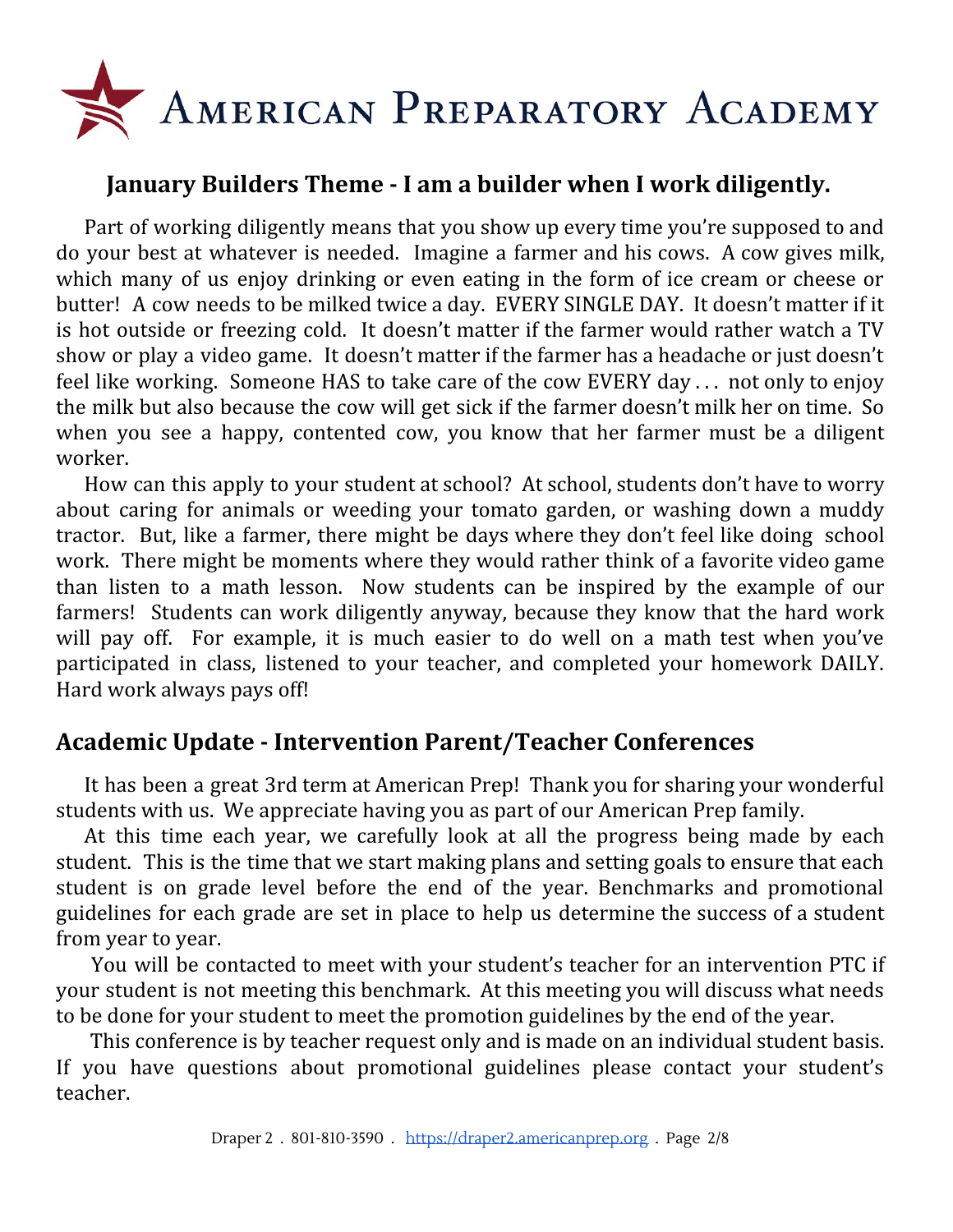

# **Upcoming Event Details**

### *Science Fair Judges Needed - Tuesday, February 6*

Our amazing students participate in the science fair, and each school is responsible to provide judges for the regional event held at SLCC Miller campus on February 6 from 1:00 pm to 4:15 pm. Lunch is provided for judges.

If you are willing and able, please register below. *<https://slcharterfair.weebly.com/judges.html>*

## *Parent Empowerment Meeting - Monday, February 10*

This will be held at the Draper 3 building in their choir room, 314. We will be discussing Child Abuse. You are welcome to join and find out more about this important topic.

#### *5th grade Maturation Night - Wednesday, February 12*

5th grade maturation night will be held in the Multipurpose Room. Parents are invited and encouraged to attend. The presentation is separated by gender - boys come from 6:00 - 7:00 pm and then the girls attend from 7:00 - 8:00 pm.

## *Valentines Day - From our Parent Student Handbook*

We encourage students to show they care by doing good deeds for others all during the month. Often, the school participates in a school-wide service project during February. If students wish to exchange Valentine cards or treats (completely optional) they may do so, within the following guidelines:

- All classmates must be included in the giving.
- Treats must be wrapped as they will be placed in backpacks to be enjoyed at home.
- You will NOT need to make a Valentine box for your student, we provide paper bags for the students to put their Valentines in.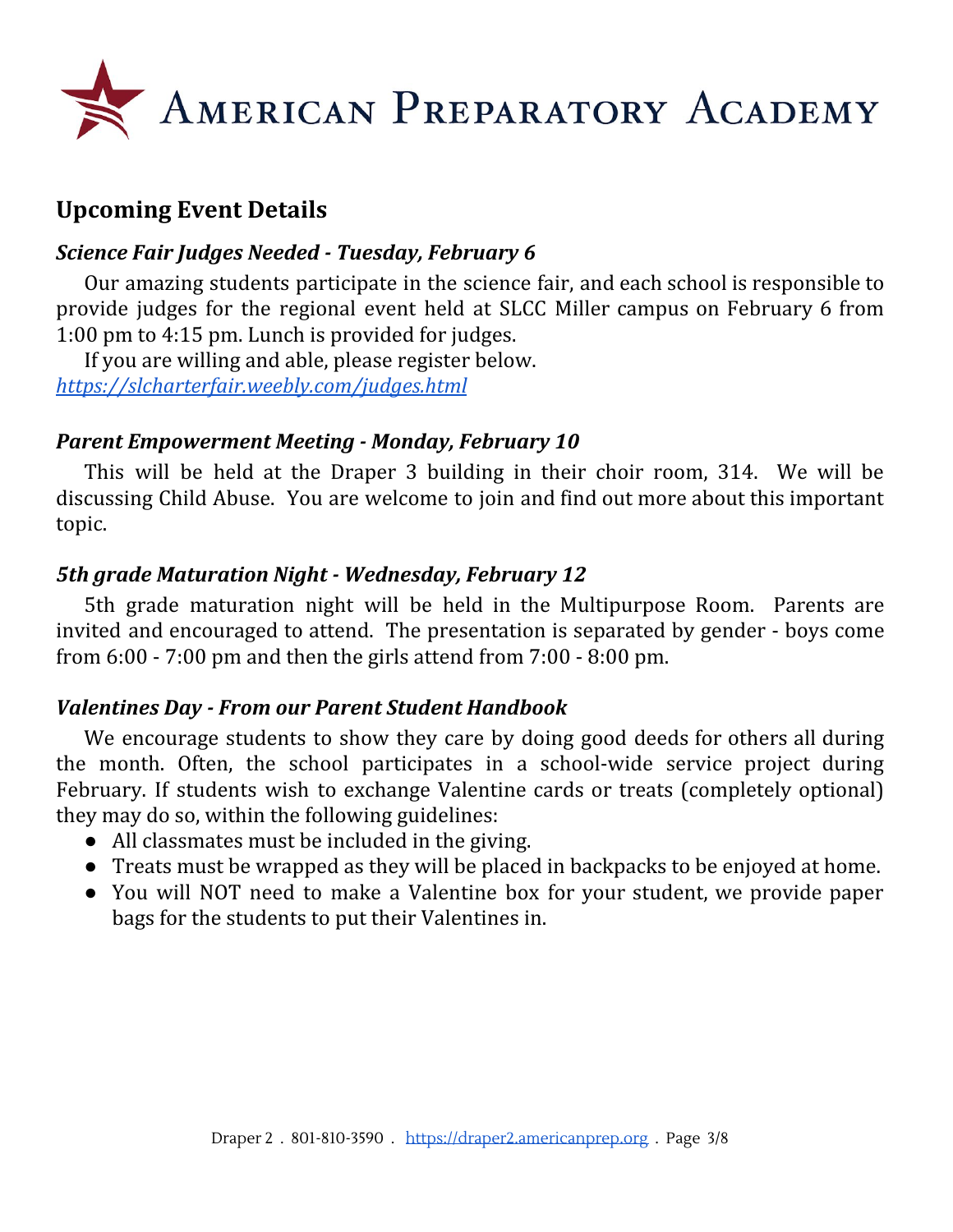

# **From the Administrative Office**

## *6th Grade - Re-enrollment Meetings*

It's time for 6th grade students to enroll for 7th grade next year! Draper 3 is hosting their re-enrollment meetings on the following dates and times:

- Monday March 9, 2020 at 7 PM in the Multipurpose room
- Tuesday March 10th, 2020 at 8 AM in the Multipurpose room
- Saturday March 14th, 2020 at 9 AM in the Multipurpose room
- Tuesday March 17th, 2020 at 6 PM in the Multipurpose room
- Wednesday March 18th, 2020 at 8 AM in the Multipurpose room
- Wednesday March 18th, 2020 at 1 PM in the Multipurpose room

At least one parent must attend a meeting and complete the registration form to ensure a seat at Draper 3 next year.

## *School Lunch Update*

You can now order lunch until the end of the year!

<https://apalunch.h1.hotlunchonline.net/>

Please contact your school lunch workers if you need assistance -

Mrs. Kim [ekim@apamail.org](mailto:ekim@apamail.org) and Mrs. Marcotte Imarcotte@apamail.org.

## *Boys and Girls Running Programs*

UPLIFTING PROGRAM, AMAZING OPPORTUNITY

Parents, take a minute and go to [girlsontherunutah.org](http://girlsontherunutah.org/) and [letmerun.org](http://letmerun.org/) to check out the character building and success building involved in these two programs. Do you want to see your students learn how to process emotions, friendship and service? Do you want to COACH with me and help a whole bunch of students grow in fabulous ways?!

Contact me right now, while you are thinking about it! [mollymjorgensen@gmail.com](mailto:mollymjorgensen@gmail.com) 801-793-8179. I can't wait to work with you and your students!

# *6th Grade Reading Challenge*

The sixth grade students have completed a reading challenge and voted on their Reading University Book of the Year! Although the voting was close, the winner is Wishmakers by Tyler Whitesides. Students said they liked the humor, the relatable characters, and that the plot kept getting more exciting until the conclusion. Congratulations to all students who participated - with special kudos to the students who read all the books in the challenge!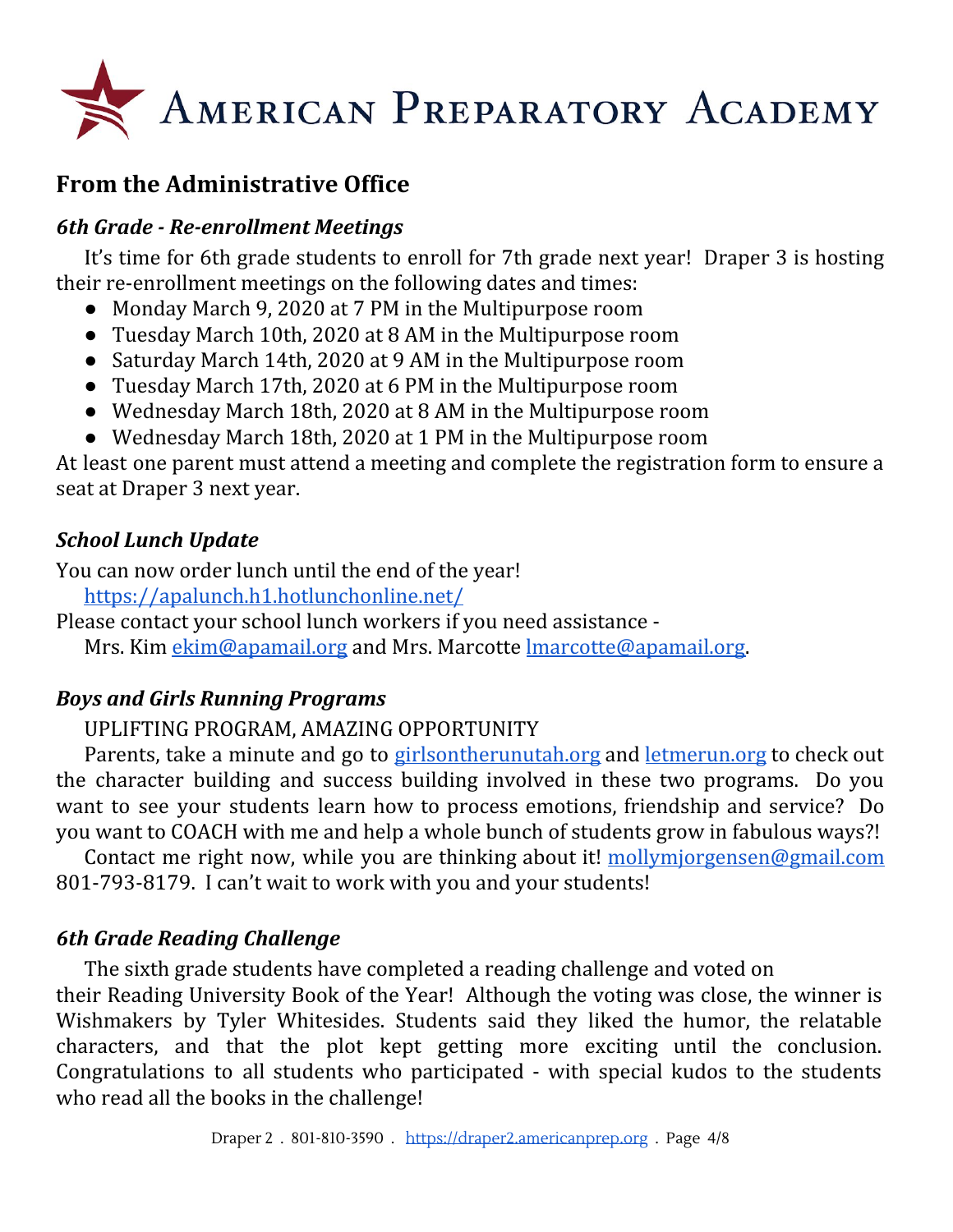

#### *Chess Tournament*

Congratulations to our students from Draper 1 & 2. They came in FIRST PLACE in the Freedom Preparatory Academy Scholastic Chess Tournament held on Saturday, January 25, 2020!

- Mantrit Jain 2nd place *(3rd grade, D2)*
- Adwita Mandiwal 3rd place *(3rd grade, D2)*
- Atharv Khemka 3rd place *(4th grade, D1)*
- Aashita Mandiwal 4th place *(3rd grade, D2)*
- Vyasaraj Singeetham medalist *(2nd grade, D2)*

#### *Assembly Parking Update*

Thanks to our K-3 grade parents who helped us test run a new assembly parking plan. We have made adjustments, so, in the future, please watch for signs and employees in ORANGE vests and follow their directions to park when coming to an assembly. Thank you!

#### *Lego Club Registration*

The Lego Club will begin again next week! Lego Club meets on Tuesdays from 3:45 pm to 4:30 pm. There is a \$20 fee to register for the club. Please follow this link:

<https://www.americanprepfoundation.org/new-products-1/club-donations-xkkt9>

- Dates: February 4, 11, 25; March 3, 10, 17, 24, 31; April 14, 21, 28
- Students who ride the APA bus or daycare bus should NOT register for clubs unless you are able to pick them up at 4:30 pm.
- School club fees are subject to a fee waiver. Please contact [epeery@apamail.org](mailto:epeery@apamail.org) for details on obtaining a fee waiver.
- If you have multiple students attending our school, you must register ALL of them. We do not have staff to supervise siblings who are not attending the club.
- Students must be picked up at 4:30 pm. Any students who have not been picked up by 4:40 pm will be automatically withdrawn from the club with no refund.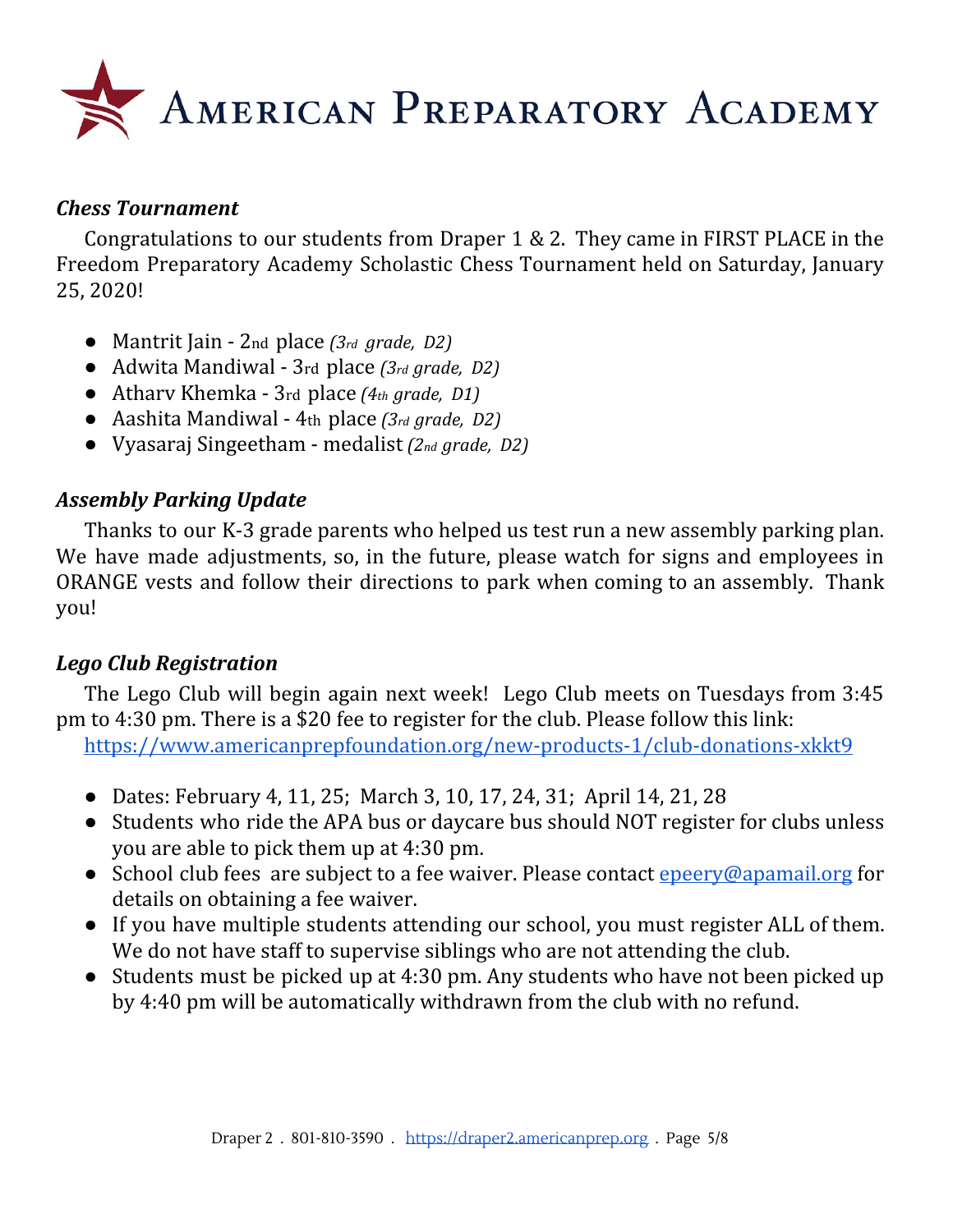

## **Character Development Corner - Mandy Brown**

Hopefully your student has talked to you about the Chew Time videos they watch each month about our Builder Themes, as well as videos featuring Reading University characters who exemplify living that virtue. We wanted to give a shout out to the companies who have allowed us to make these videos for free at their locations, so that we could have the setting we needed. We appreciate them for contributing their amazing spaces for the cause of education! THANK YOU TO....

THE FARM AT THANKSGIVING POINT \* BUTTERFLY BIOSPHERE AT THANKSGIVING POINT \* CORNBELLY'S \* LA CAILLE \* SWEET'S CANDY FACTORY \* WELFARE SQUARE and \*THE HUMANE SOCIETY!

I am looking for great stories of any of our amazing students who have given service in the community. Examples include volunteering at the Humane Society, collecting coats for a Coat Drive, or visiting an elderly neighbor or relative on a regular basis, etc. Those are just EXAMPLES ..... the sky's the limit! And, if you have pictures to go with the story, that would be WONDERFUL. We feature these stories of students and staff members on our BUILDER Bulletin Boards (we have one located downstairs and one upstairs in our school).

Please send stories and photos to me at [mandy.brown@apamail.org](mailto:mandy.brown@apamail.org)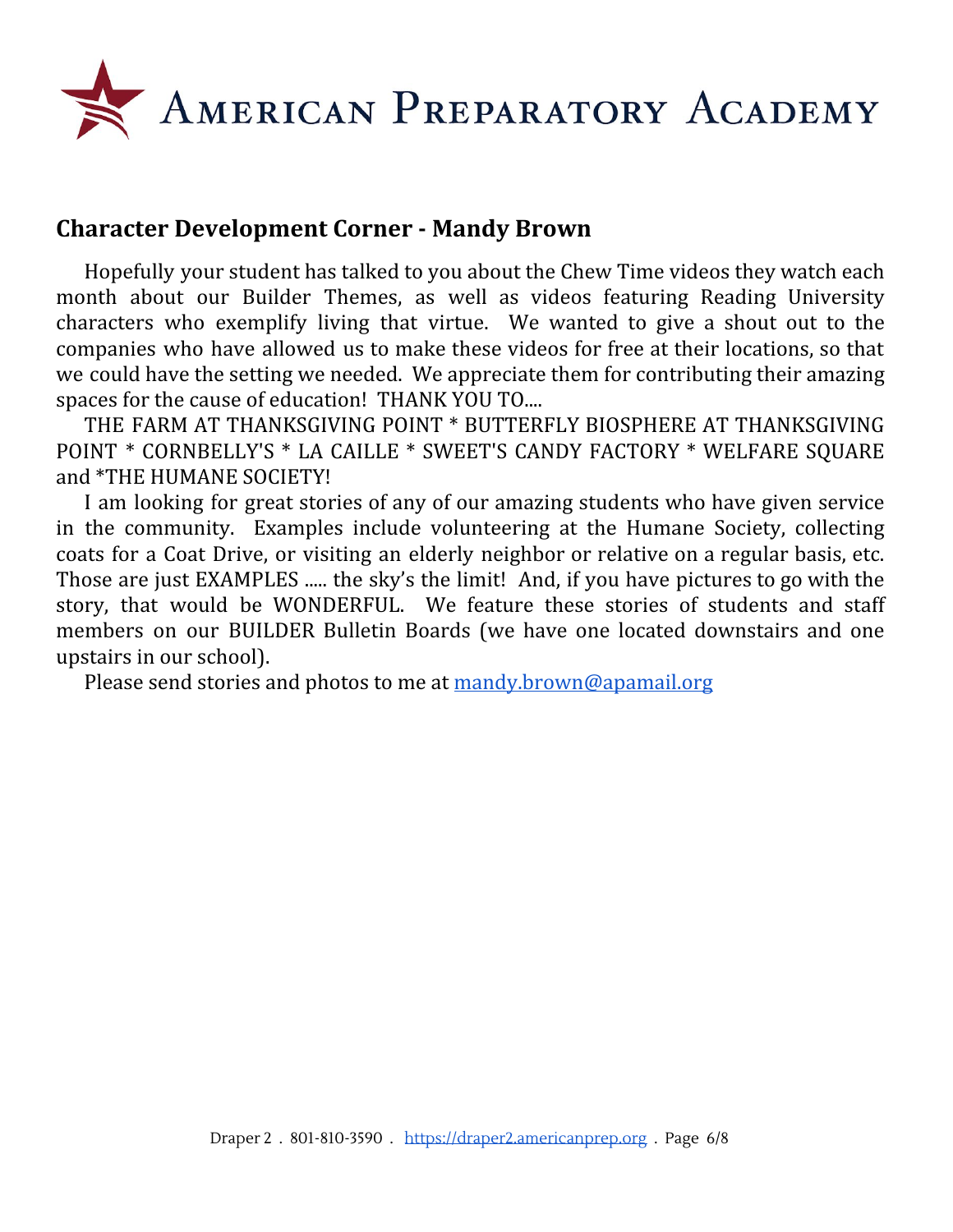

# **Family School Organization (FSO) - Nicole Harman**

Staff Appreciation Week is February 10-14th and is coming up in 2 weeks! Our theme for this year is "Thank you for Decades of Service". We will be visiting a different decade each day through food, decorations and gifts. This week is one of our favorites but it is also takes a village to put together. We can not do this without your help! Right now we have about half of the staff taken care of. Please help us so that EVERYONE has a decorated door awaiting them on Monday, February 10th.

Door decorations will need to be hung on Friday, February 7th from 4-6pm. Paper is provided in the copy room, but all other materials need to be provided by those who are decorating. The world is your oyster: do whatever floats your boat for the decor! For example, decorators could find out the year their teacher was born or started teaching and do something from those decades; or pick another decade and decorate in pop culture - including popular foods themes, songs, etc…

Whatever you think will be most meaningful and fun to the teacher is the decade to decorate with!

EVERYONE enjoys seeing all the amazing doors that you all design each year.

Thank you for signing up. We are excited to see your creations!! If you need help/ideas please email me or try searching online for teacher appreciation door decorations. There are a ton of great ideas out there!

Thank you!

[https://www.signupgenius.com/](https://www.signupgenius.com/go/8050844a8ac22a7fd0-staff) go/8050844a8ac22a7fd0-staff

The School Spelling Bee is coming up in two weeks and we are in need of two judges for each session. The first will be February 11th and then the second is February 14th from 12:30-3:00. Please follow the link below to sign up.

<https://www.signupgenius.com/go/8050844A8AC22A7FD0-spelling>